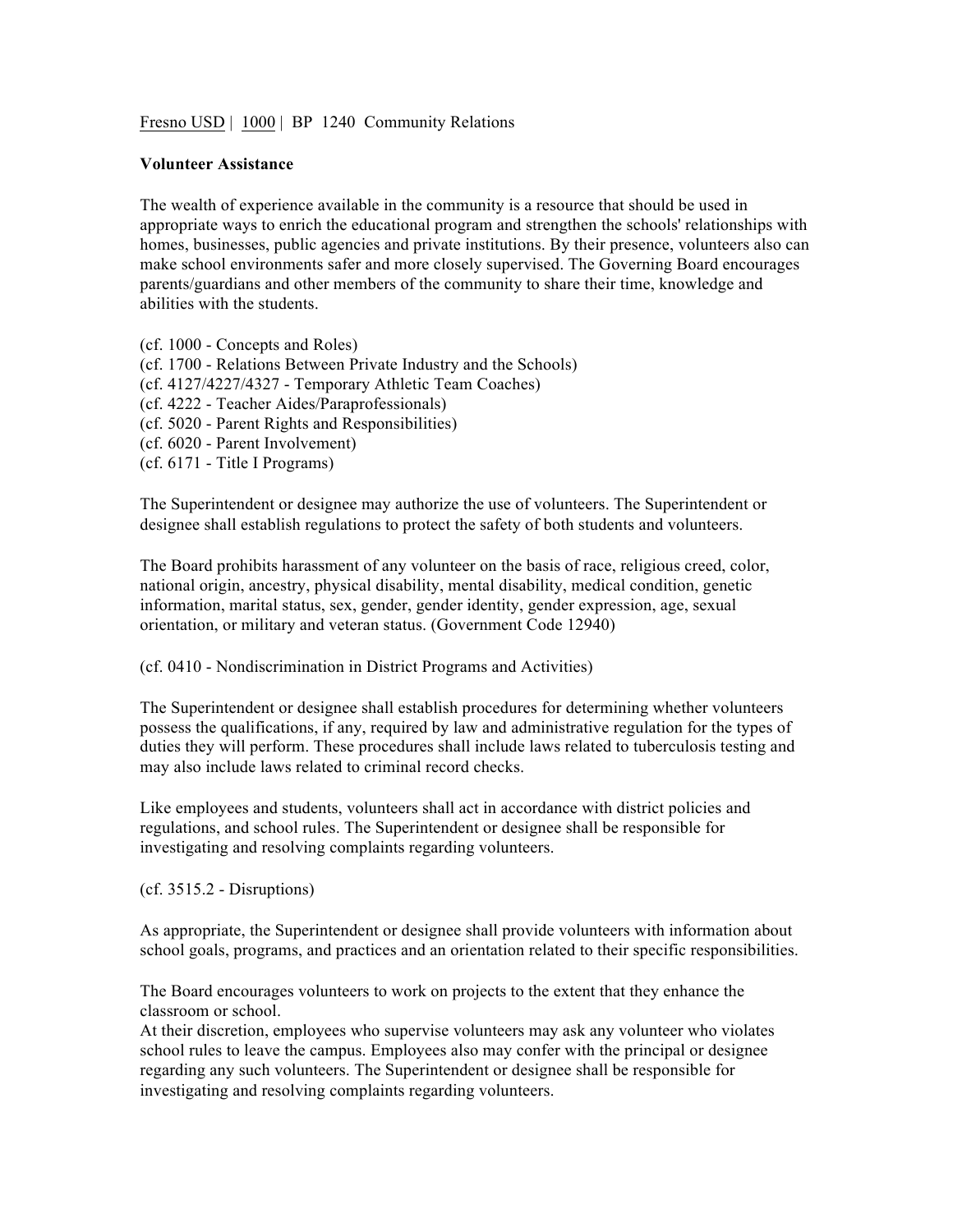(cf. 3515.2 - Disruptions)

The Board encourages principals to develop a means for recognizing the contributions of each school's volunteers.

Legal Reference: EDUCATION CODE 8482-8484.6 After School Education and Safety program 8484.7-8484.9 21st Century Community Learning Center program 35021 Volunteer aides 35021.1 Automated records check 44010 Sex offense; definition 35021.3 Registry of volunteers for before/after school programs 44227.5 Classroom participation by college methodology faculty 44814-44815 Supervision of students during lunch and other nutrition periods 45125 Fingerprinting requirements 45125.01 Interagency agreements for criminal record information 45340-45349 Instructional aides 45360-45367 Teacher aides 48981 Parental notifications 49024 Activity Supervisor Clearance Certificate 49406 Examination for tuberculosis

GOVERNMENT CODE 3100-3109 Oath or affirmation of allegiance 3543.5 Prohibited interference with employees' rights 12940 Prohibited discrimination and harassment

HEALTH AND SAFETY CODE 1596.871 Fingerprints of individuals in contact with child day care facility clients

LABOR CODE 1720.4 Public works; exclusion of volunteers from prevailing wage law

3364.5 Authority to provide workers' compensation insurance for volunteers

PENAL CODE 290 Registration of sex offenders 290.4 Information re sex offenders 290.95 Disclosure by person required to register as sex offender

CODE OF REGULATIONS, TITLE 22 101170 Criminal record clearance 101216 Health screening, volunteers in child care centers

UNITED STATES CODE, TITLE 20 6319 Qualifications and duties of paraprofessionals, Title I programs

ATTORNEY GENERAL OPINIONS 62 Ops. Cal. Atty. Gen. 325 (1979)